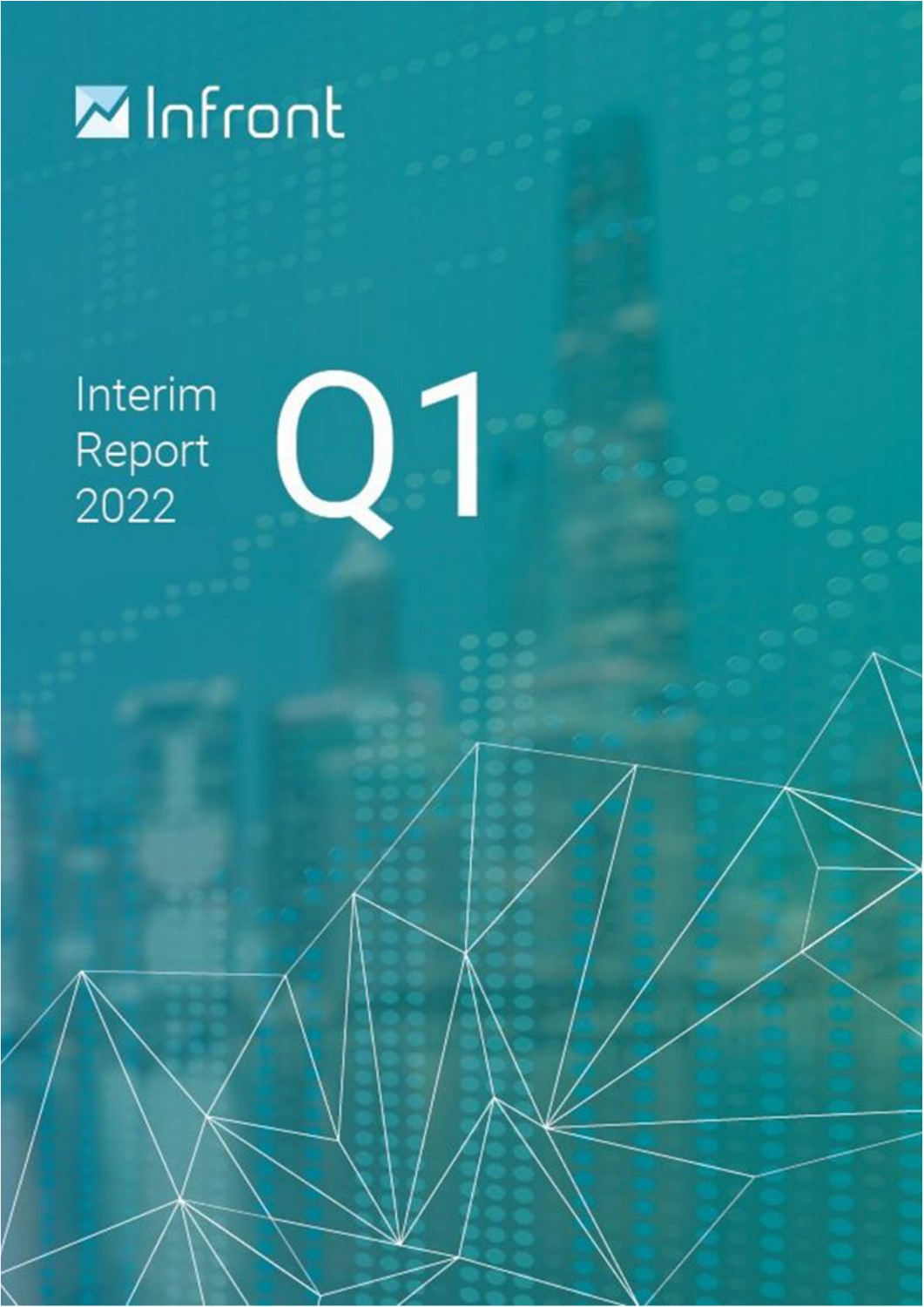



# **HIGHLIGHTS**

*(Figures for the corresponding period in 2021 are shown in brackets)* 

- Q1 2022 Group revenue of EUR 30.8 million (Q1 2021: EUR 30.2 million)
	- o Subscription-based ARR of EUR 112.1 million at the end of the quarter (Q1 2021: EUR 107.9 million)
- Q1 2022 adjusted EBITDA of EUR 5.4 million (Q1 2021: EUR 5.9 million)
	- o Reported EBITDA of EUR 4.8 million (Q1 2021: EUR 5.7 million)
- Focus on growth and improving profitability by developing and delivering state-of-the-art products and solutions
- **·** Infront strengthens its management team through
	- o Anna Almén as CTO
	- o Eli Cathrine Disch as CFO
	- o Mark Baker as CMO
	- o Berry Clemens as CRO

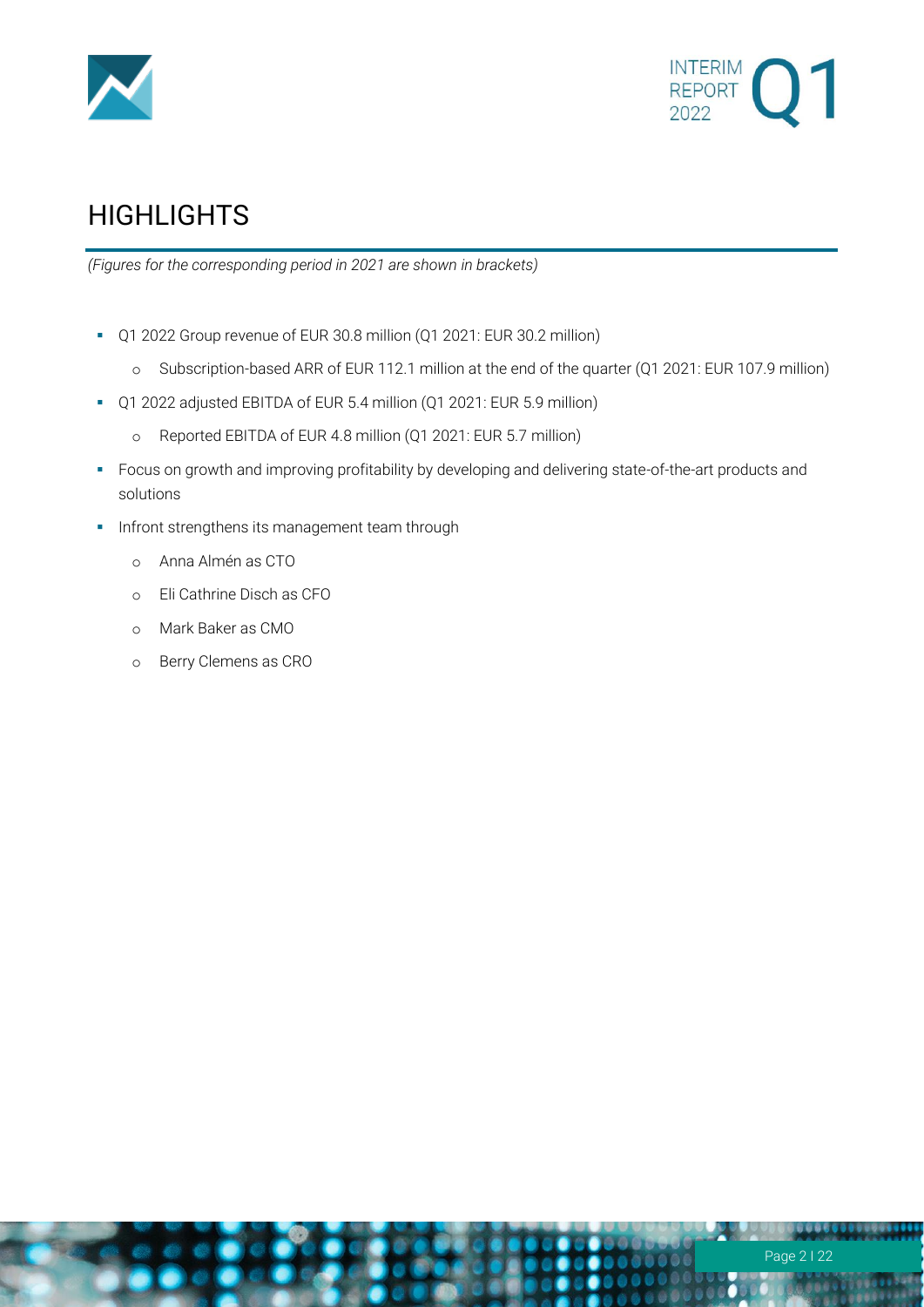



# OPERATIONAL REVIEW

## Corporate Overview

Financial professionals across Europe and South Africa rely on Infront for flexible financial market data solutions. We serve more than 3,600 customers with over 90,000 professional users. With support for their complete workflow, financial professionals can manage investment decisions, reduce costs, adapt to fast changing market requirements, and work more efficiently with ever-increasing amounts of information.

Approximately 500 employees in more than 10 countries apply their expertise to meet the challenges of our clients, ensuring they continuously receive the best solutions and services.

## **Products**

Infront products and solutions cover a broad landscape of financial industry segments, including wealth management, asset management, investment banking, digital banking, treasury, audit and consulting, risk, compliance, and valuation as well as financial media.

Our customers gain a clear advantage in being able to work with product solutions that cover the entire investment management value chain, from financial product issuance, market and instrument comparative analysis, portfolio construction, execution, market conformity, risk and valuation, portfolio management and communication to investors and customers.

## **Customers**

We operate close to our customers: we speak their language, we understand the local financial markets they compete in, and we provide the data and solutions to support them as they face rapidly changing market conditions and evolving regulatory demands. When talking to our clients, they highlight numerous challenges, boiling down to three main topics: digital transformation, cost optimization, and compliance to regulations. In order to succeed in this environment, they need a partner with strong local market expertise and broad coverage. Infront is here to help in each of these areas.

Infront's solutions are now used by more than 3,600 customers with over 90,000 professionals.

## **Markets**

We have ambitious plans to accelerate our growth in European markets, offering our complete range of products in both countries where the company already enjoys considerable market share, as well as in countries that we have identified as having strong potential for growth including the UK, Switzerland, and Luxembourg. Our sales and marketing efforts reach even further, covering the Baltics and Eastern Europe as well as countries in Southern Europe and beyond.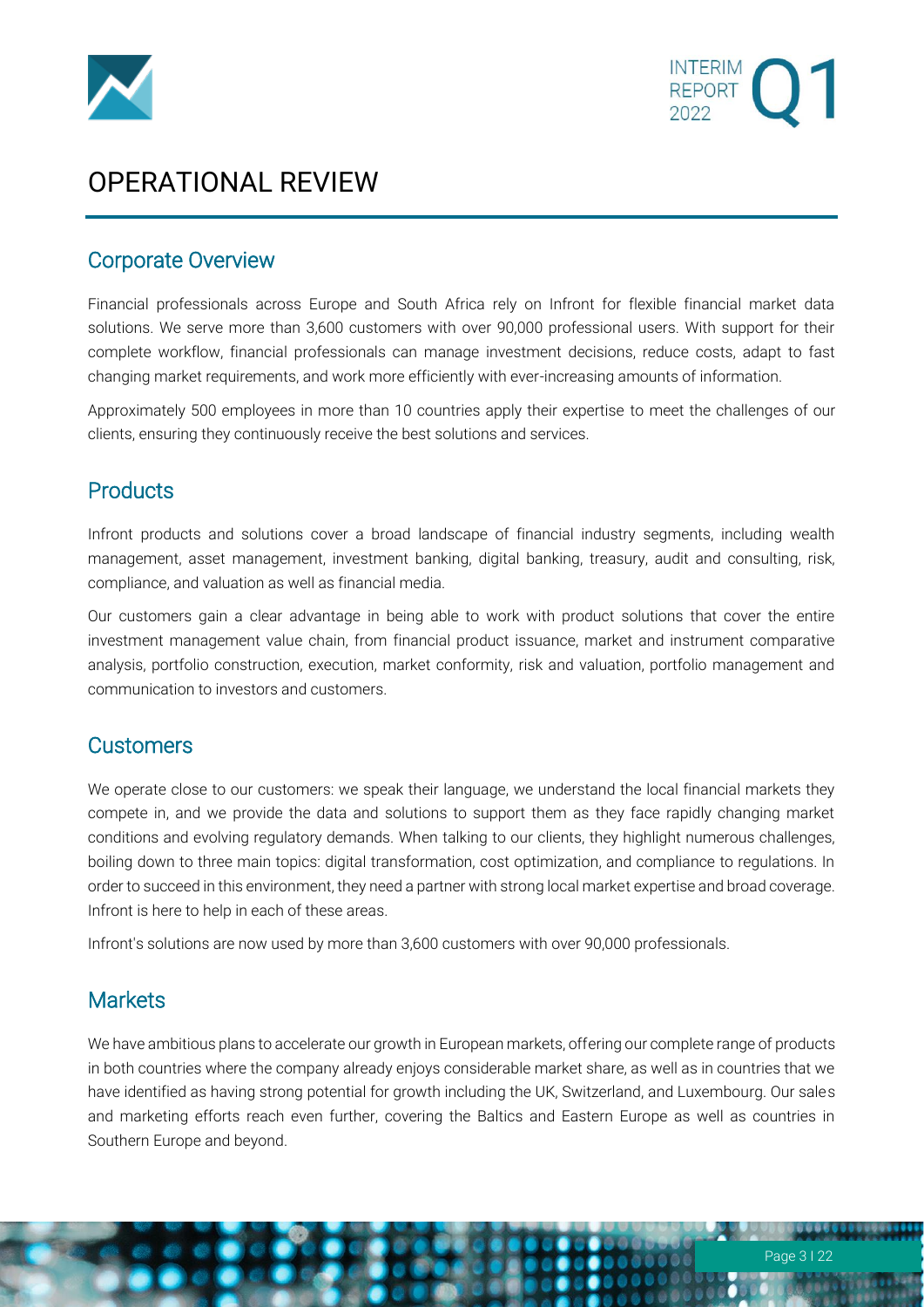



## Revenue per Product Group

Infront categorises its products into six groups: Terminal Solutions (TS), Feed Solutions (FS), Portfolio and Advisory Solutions (PAS), Regulatory and Calculation Solutions (RCS), Publication and Distribution Solutions (PDS) and Other Solutions (OS). See Note 2 for detailed segment information.

(EUR million)



Revenue per Region

(EUR million)



| DACH Region   | includes markets and subsidiaries in Germany (D), Austria (A) and Switzerland (CH).       |
|---------------|-------------------------------------------------------------------------------------------|
| Nordic Region | includes markets and subsidiaries in Norway, Sweden, Finland, and Denmark.                |
| Other Regions | includes markets and subsidiaries in Great Britain, the Netherlands, Belgium, Luxembourg, |
|               | France, Italy, and South Africa.                                                          |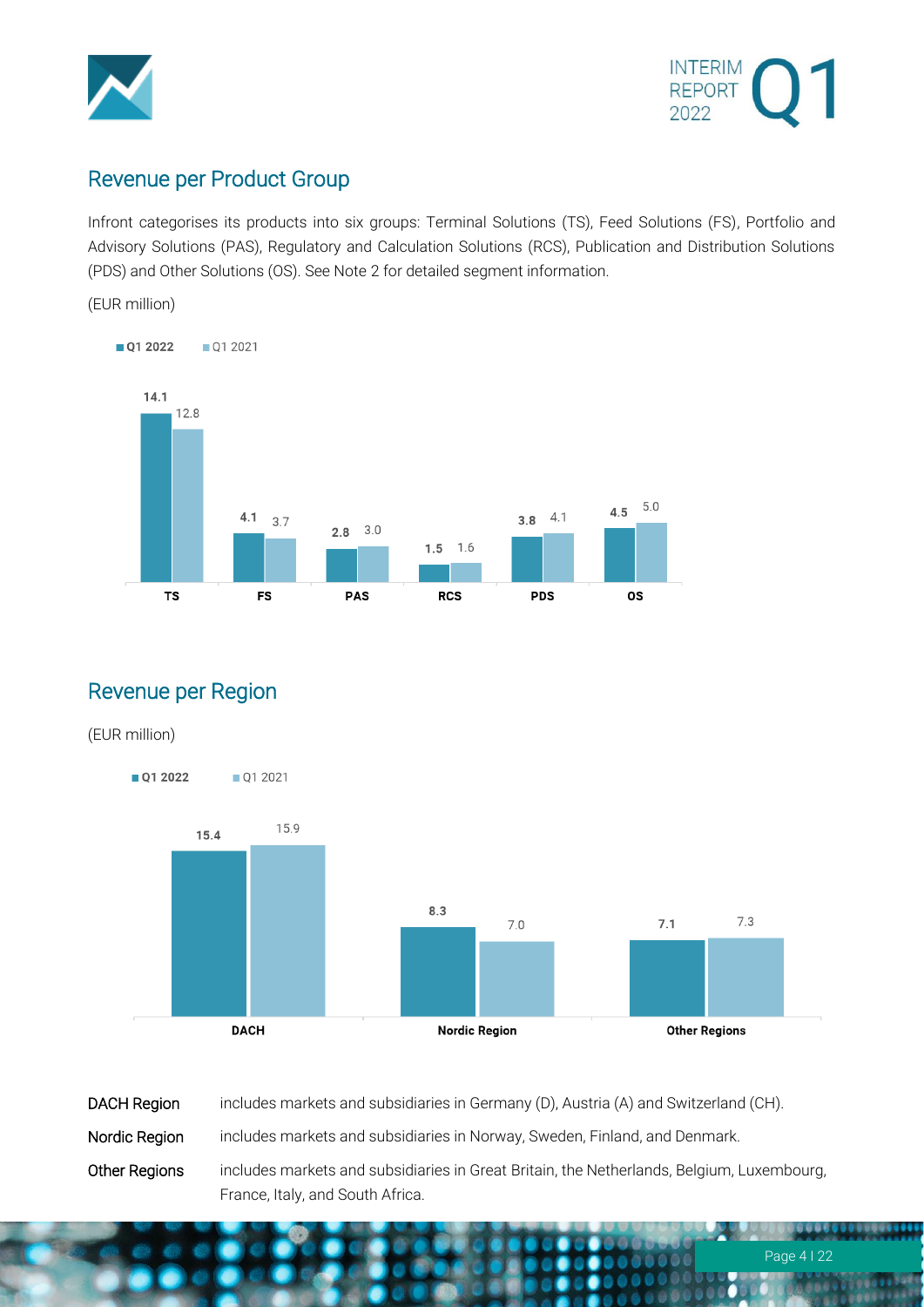



## Product Development

We further improved the functionality and the usability in the Investment Manager (IM). A chart gallery that will provide users the ability to see all instruments from a list on a tile with sparkline charts and additional instrument details user has been introduced. The CDS Screener has been released and enables to search and screen based on DCS information. The introduction of our signal widget supports our users with trading signals for their short, mid and long term trading strategies.

Web Toolkit has been enhanced by the new powerful charting module including a full set of charting features.

The new Data Manager Regulatory module supporting the TCC (transaction cost calculation) has been released. Calculation and determination of transaction costs in accordance with the PRIIPs Regulation is now available for our customers.

The functionality of the Infront Professional Terminal (IPT) has been improved by introducing new functionality. Our swap calculator enables valuation of fixed and floating swaps. Broken dates/custom coupon dates and day count convention can be calculated and all cash flows are displayed and discounted. Also the visualization of curve charts for benchmark bonds now contains calculation and display possibilities of spreads. The surface charts of derivatives enable to visualize moneyness on Xetra Options in 3D with increased usability.

Customers using our PMS are support by additional order and transaction interfaces to important custodians in the German market.

The Infront Order Management system functionality for RFQ-based trading for LSE has been released and additional features to support commission handling are made available.

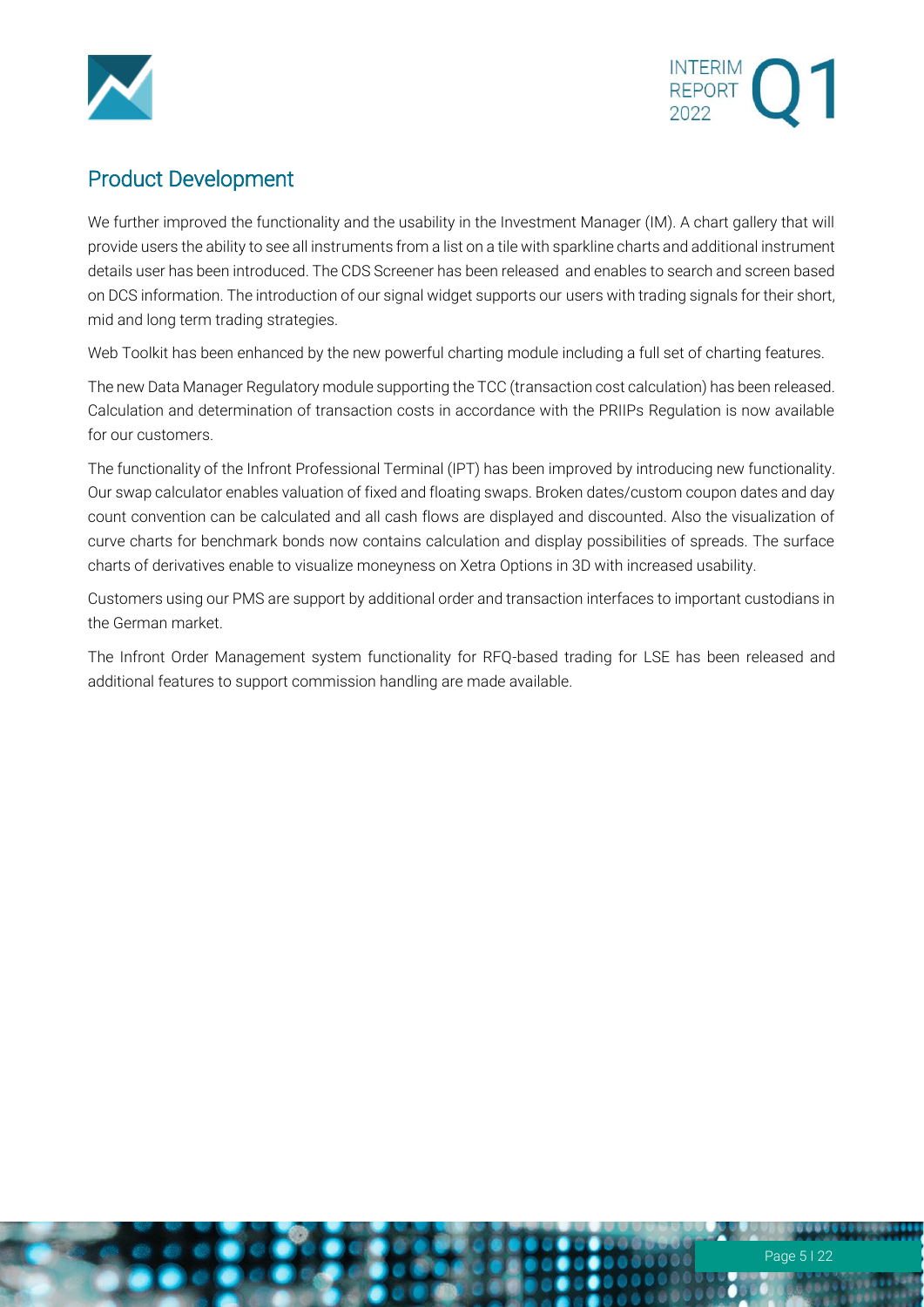



## **Outlook**

As of end of Q1 2022, the integration of vwd is progressing according to plan, with Infront having delivered and still targeting various cost-savings over the next 9 months.

Developing integrated products and solutions that leverage the expanded range of available data sources and services will allow Infront to provide terminal solutions across all markets and asset classes to fully realise the potential from its strengthened market position in Europe and beyond. Infront continuously considers add-on acquisitions to strengthen its position in selected markets and its overall technology offering.

Infront is committed to delivering outstanding value to its customers through innovative and user-friendly solutions. Continued product development is a key component of the business strategy together with pursuing organic growth, synergy capture and market consolidation to drive long-term value creation.

Infront is fully aware of the ongoing conflict between Russia and Ukraine. We are very concerned about this conflict and closely follow its further development. We would like to reassure our customers and business partners that our service delivery is and will not be affected at all by this conflict or by international economic sanctions against Russia. We have reviewed our organizational setup in the light of this conflict as part of our regular risk management and can confirm that we do not have business-critical dependencies in either Ukraine or Russia. We are aware of and are taking particular care of our personnel and customers with personal ties to the area. We are also aware of the generally increased cyber-warfare activity but do not observe significantly more attacks at the time of writing. At Infront we generally ensure the confidentiality, integrity and availability of our systems and our customers' data by enforcing multiple levels of security measures to proactively limit the attack surface of our systems to a minimum. Nonetheless, we have created custom alerts to detect any activity that may be associated with this conflict and track any further development on this topic as part of our general vulnerability management process and security operations.

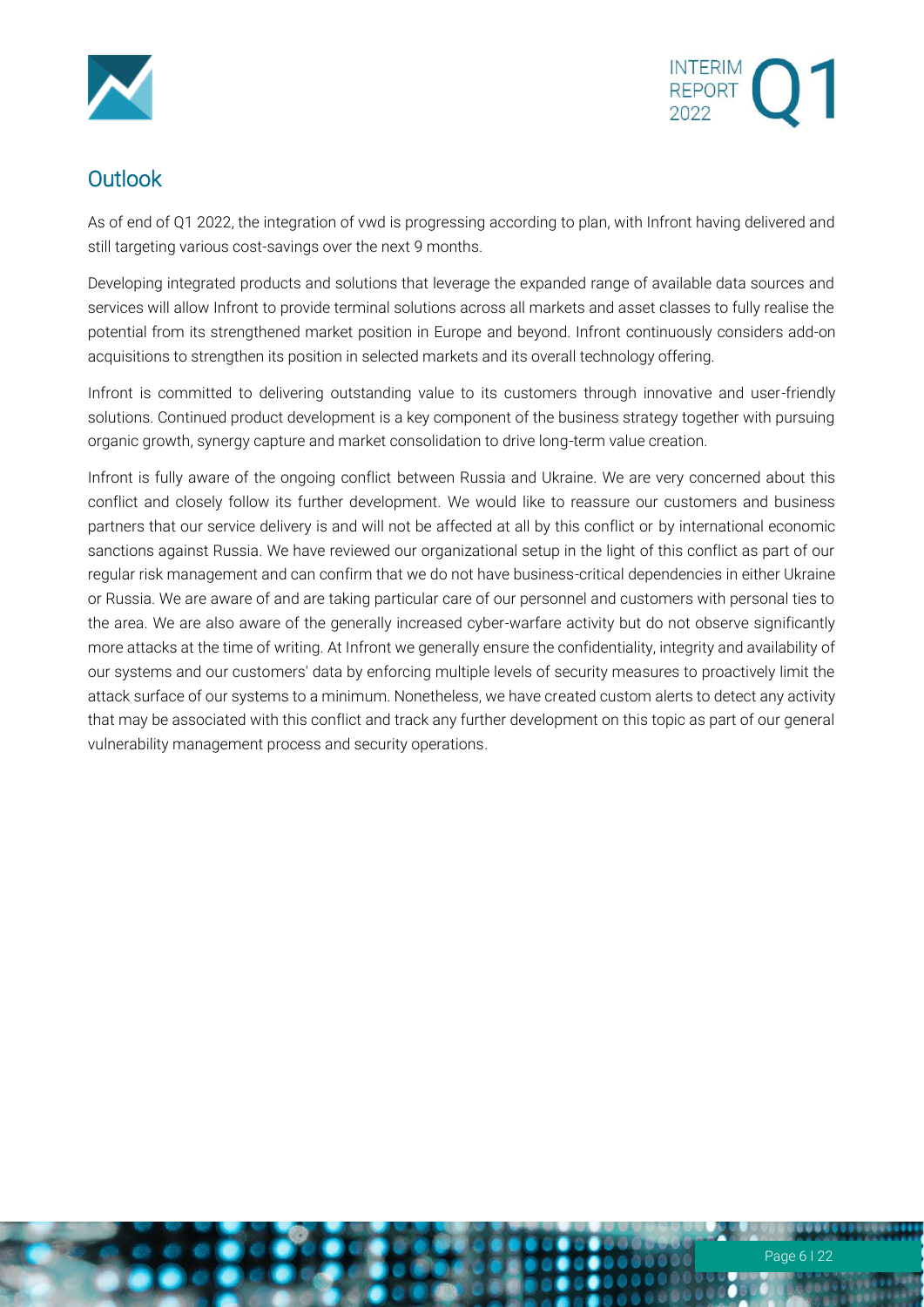



# FINANCIAL REVIEW

*(Figures for the corresponding period in 2021 are shown in brackets*)

## Profit and loss

Q1 2022 operating revenue was EUR 30.8 million (Q1 2021: EUR 30.2 million), an increase of 2.0% from the same quarter last year. Infront generates most of its revenue from recurring subscription contracts.

Q1 2022 reported EBITDA was EUR 4.8 million (Q1 2021: EUR 5.7 million). Realizing continued synergy capture and other cost optimisation effects, adjusted EBITDA was at EUR 5.4 million compared to adjusted EBITDA of EUR 5.9 million in Q1 2021.

### (EUR million) 35  $30.1$ 29.5 29.5 29.2 29.3 27.1 27.1 27.8 27.7 28.2  $30$ 24.7 25 -20  $15$ 10.7 10  $10$  $7:$  $\overline{5}$  $\overline{0}$ Q4-18 Q1-19 Q2-19 Q3-19 Q4-19 Q1-20 Q2-20 Q3-20 Q4-20 Q1-21 Q2-21 Q3-21 Q4-21 Q1-22

### Recurring subscription\* revenue development

\*Subscription and volume-based Revenue

Cost of services rendered for Q1 2022 was EUR 10.1 million (Q1 2021: EUR 9.7 million).

Employee-related expenses increased by 7.0% to EUR 12.2 million, compared to EUR 11.4 million in Q1 2021. Adjusted by integration-related costs of EUR 0.3 million, salary and personnel costs amounted to EUR 11.9 million. The Group employed 532 FTEs at the end of Q1 2022 (first quarter 2021: 483 FTEs).

Other operating expenses were EUR 3.7 million in Q1 2022 (Q1 2021: EUR 3.4 million).

Net financial expense was EUR 0.4 million in Q1 2022 (Q1 2021: net financial expense of EUR 2.5 million) and reflects the positive currency revaluation of the bond.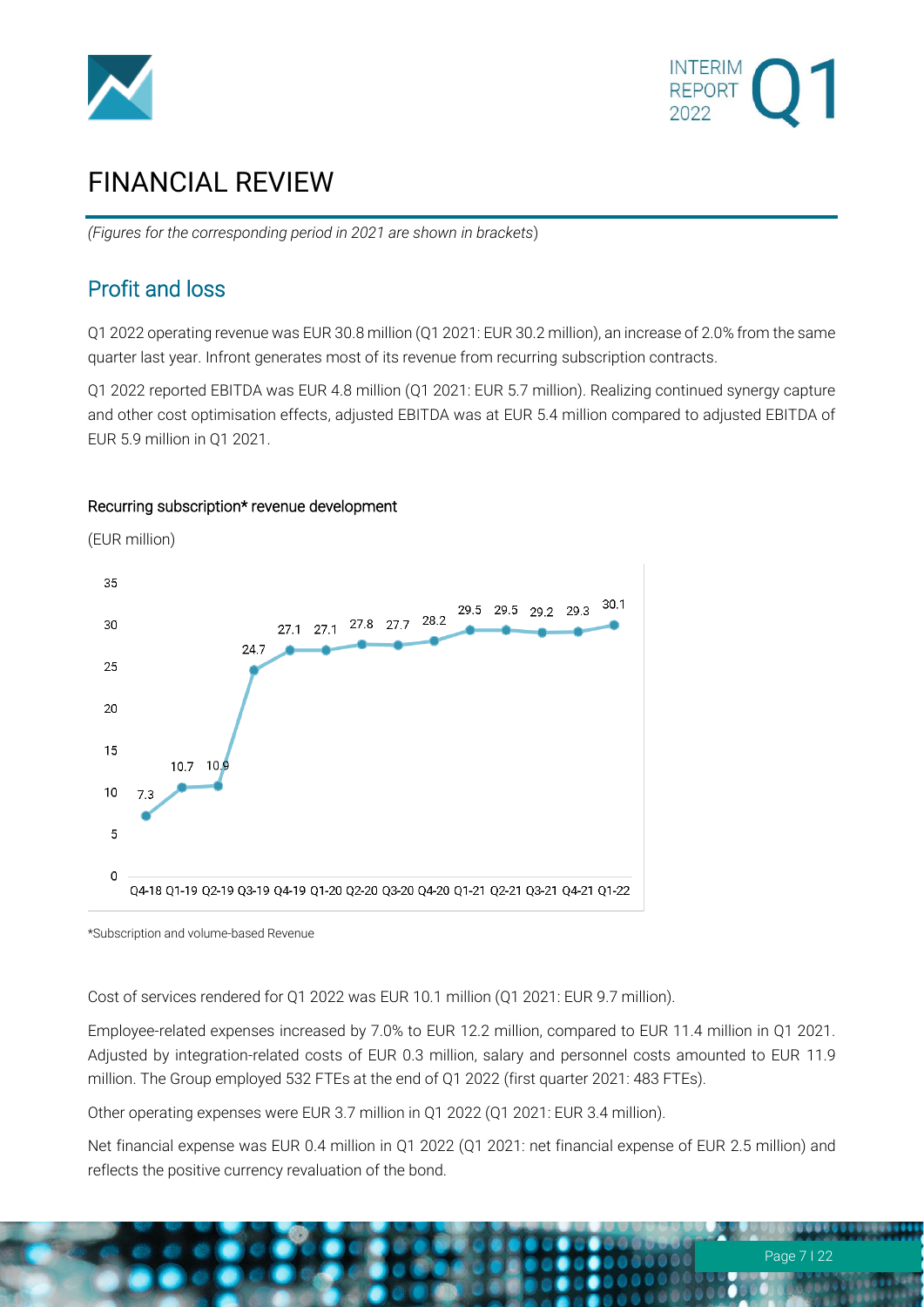



Income tax expense for the period was EUR 0.9 million (Q1 2021: income tax expense EUR 1.3 million). Net profit for the quarter was EUR 0.1 million (Q1 2021: net loss EUR 1.1 million).

## Financial position

Total assets increased by EUR 10.2 million to EUR 228.9 million during the first quarter of 2022.

The combined book value of Intangible assets and equipment and fixtures amounted to EUR 169.8 million compared to EUR 171.1 million at the end of December 2021. Right-of-use assets at the end of the period amounted to EUR 8.3 million (31.12.2021: EUR 8.9 million). For detailed information on IFRS 16 effects refer to Note 4 Leasing in this interim report.

Trade and other receivables were EUR 22.7 million at the end of the first quarter of 2022, compared to EUR 15.0 million at the end of December 2021.

At the end of the first quarter 2022, the cash position was EUR 21.6 million, compared to EUR 17.4 million at the end of 2021.

At EUR 160.7 million, total non-current liabilities are at the previous year's level EUR 160.7 million (31.12.2021: EUR 160.8 million).

Current liabilities at the end of the first quarter of 2022 were EUR 54.6 million, compared to EUR 42.2 million at the end of 2021. The main effect on current liabilities was an increase of EUR 14.3 million in deferred revenues due to advance payments received on orders in vwd Group.

## Cash Flow

Cash position at the end of Q1 2022 was EUR 21.6 million (Q1 2021: EUR 21.6 million).

Net cash flow from operational activities was positive at EUR 6.5 million in Q1 2022 (Q1 2021: positive EUR 11.1 million). Movements in net working capital reduced cash flow by EUR 4.8 million.

Net cash flow from investing activities was negative at EUR 1.3 million (Q1 2021: negative EUR 0.9 million). Investments were related to IT equipment and software licence expenditures of EUR 0.5 million and investments in software developments of EUR 0.8 million.

Net cash flow from financing activities was negative at EUR 0.9 million (Q1 2021: negative EUR 5.9 million). The financing cash flow reflects the repayments of lease liabilities and SIX transaction-related payments.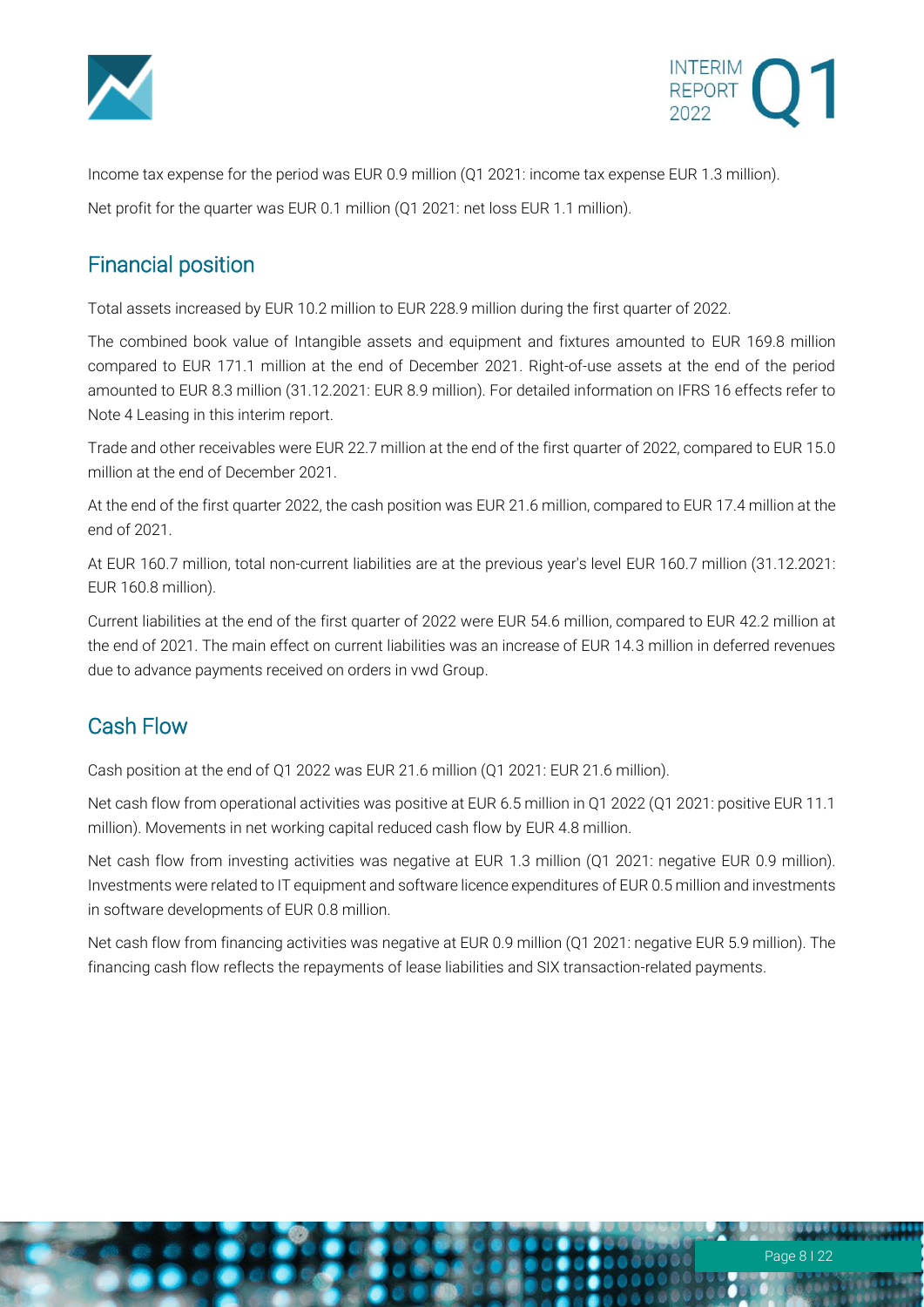



# CONSOLIDATED GROUP FINANCIAL STATEMENTS

## Consolidated income statement

| (EUR 1.000)                       | Note         | Q1 2022 | Q1 2021 |
|-----------------------------------|--------------|---------|---------|
| Revenues                          | $\mathbf{2}$ | 30756   | 30 195  |
|                                   |              |         |         |
| Cost of services rendered         |              | 10 142  | 9720    |
| Salary and personnel costs        |              | 12 167  | 11 405  |
| Other operating expenses          | 4            | 3736    | 3 4 4 3 |
| Depreciation and amortisation     | 4            | 3 3 3 1 | 3024    |
| Total operating expenses          |              | 29 2 82 | 27 490  |
| Operating profit                  |              | 1474    | 2705    |
| Financial income/(expenses) - net | 4,           | $-439$  | $-2525$ |
| Profit before income tax          |              | 1035    | 180     |
| Income tax (expense)/income       |              | $-889$  | $-1315$ |
| Profit                            |              | 146     | $-1135$ |
| Profit is attributable to:        |              |         |         |
| Owners of Infront AS              |              | $-228$  | $-1854$ |
| Non-controlling interests         |              | 374     | 719     |
|                                   |              | 146     | $-1135$ |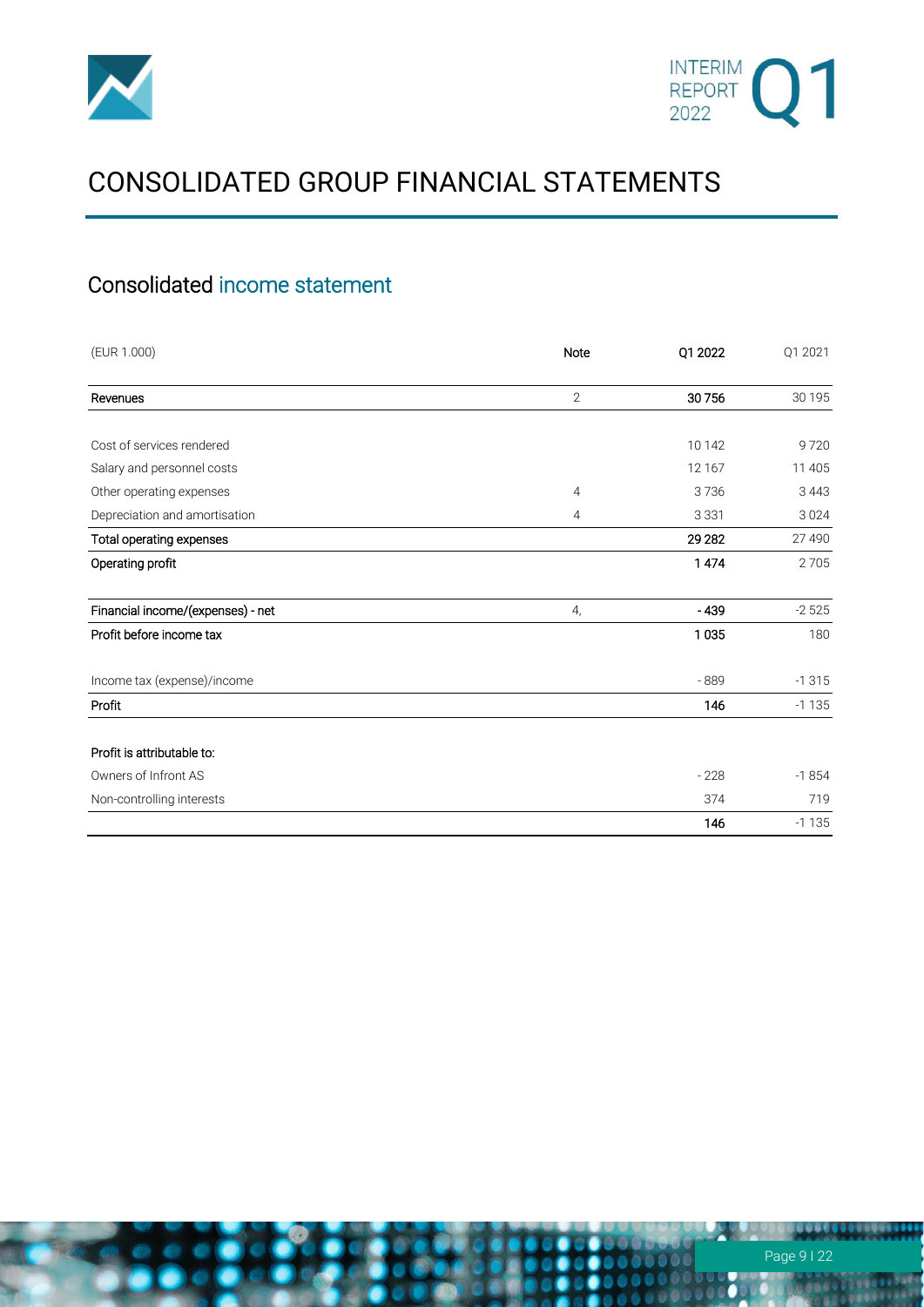



# Statement of comprehensive income

| (EUR 1.000)                                                       | Note | Q1 2022 | Q1 2021 |
|-------------------------------------------------------------------|------|---------|---------|
| Profit                                                            |      | 146     | $-1135$ |
| Other comprehensive income                                        |      |         |         |
| Items to be reclassified subsequently to profit or loss           |      |         |         |
| Hedges of net assets in foreign operation                         |      |         | 2850    |
| Income tax relating to hedges of net assets in foreign operations |      |         | $-627$  |
| Exchange differences on translation of foreign operations         |      | $-2197$ | $-2705$ |
| Other comprehensive income                                        |      | $-2197$ | $-482$  |
| Total comprehensive income                                        |      | $-2051$ | $-1617$ |
| Total comprehensive income is attributable to:                    |      |         |         |
| Owners of Infront AS                                              |      | $-2425$ | $-2336$ |
| Non-controlling interests                                         |      | 374     | 719     |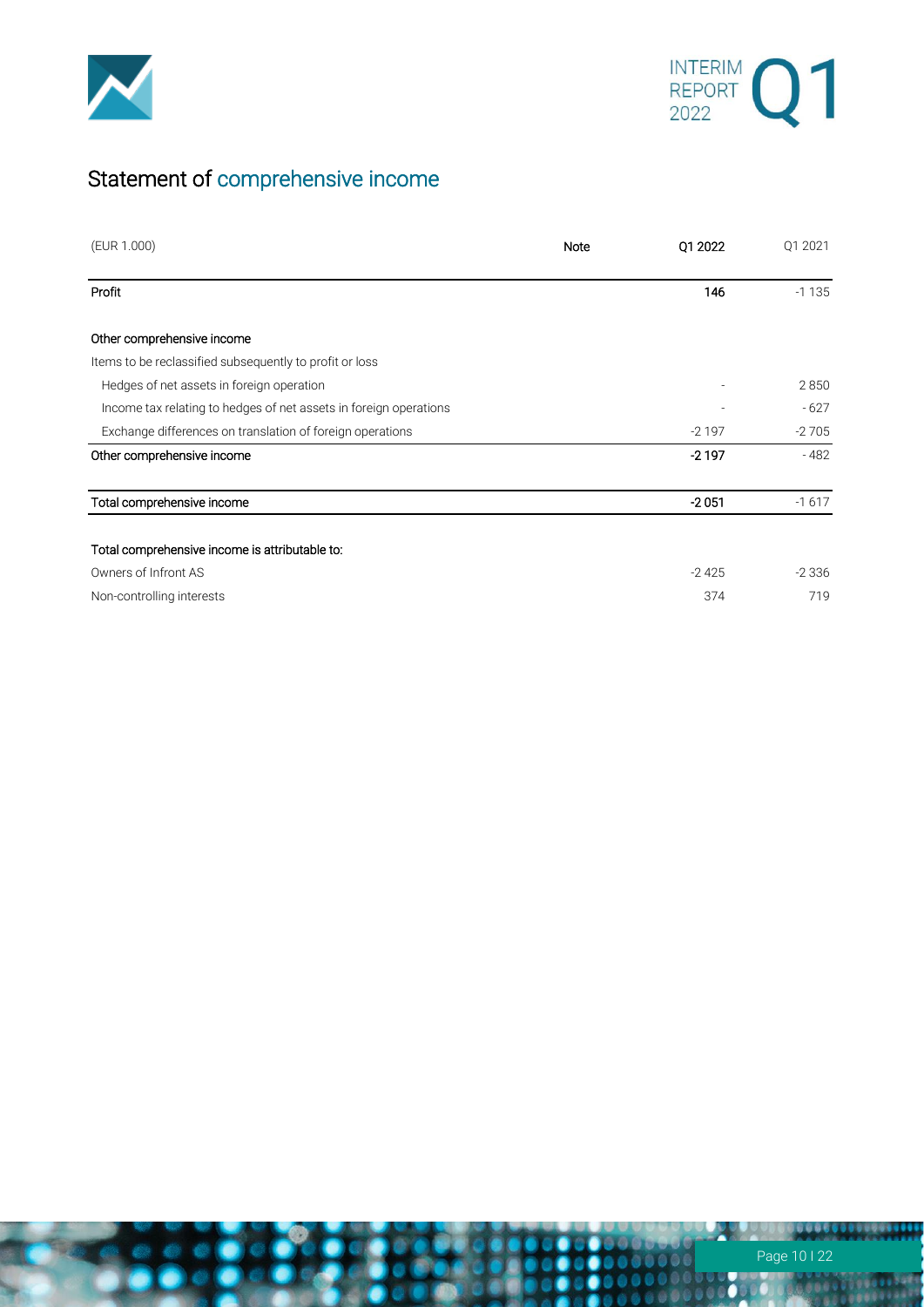



# Consolidated statement of financial position

| (EUR 1.000)               | Note | 31.03.2022 | 31.12.2021 |
|---------------------------|------|------------|------------|
|                           |      |            |            |
| <b>ASSETS</b>             |      |            |            |
| Non-current assets        |      |            |            |
| Equipment and fixtures    |      | 2 2 0 8    | 2 3 3 5    |
| Right-of-use assets       | 4    | 8 3 0 4    | 8879       |
| Intangible assets         |      | 167 622    | 168719     |
| Deferred tax asset        |      | 5461       | 5431       |
| Other non-current assets  |      | 977        | 969        |
| Total non-current assets  |      | 184 572    | 186 333    |
|                           |      |            |            |
| <b>Current assets</b>     |      |            |            |
| Trade receivables         |      | 14919      | 9689       |
| Other current assets      |      | 7797       | 5 2 8 7    |
| Cash and cash equivalents |      | 21 607     | 17397      |
| Total current assets      |      | 44 324     | 32 374     |
| TOTAL ASSETS              |      | 228 896    | 218 707    |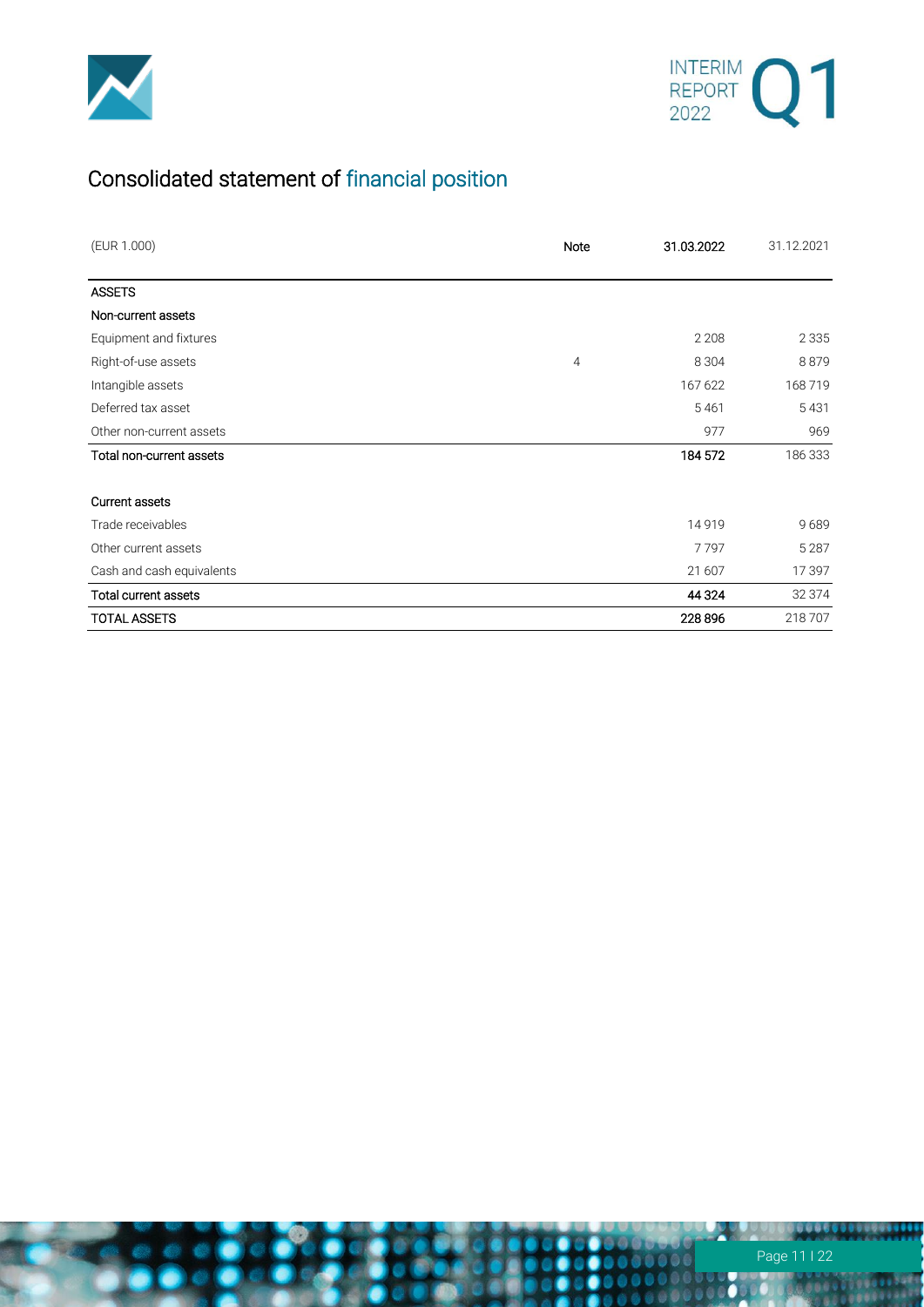



| (EUR 1.000)                                       | Note | 31.03.2022 | 31.12.2021 |
|---------------------------------------------------|------|------------|------------|
| <b>EQUITY AND LIABILITIES</b>                     |      |            |            |
| Equity                                            |      |            |            |
| Share capital                                     |      | 459        | 459        |
| Share premium                                     |      | 35 0 76    | 35 0 76    |
| Other equity                                      |      | $-26613$   | $-24188$   |
| Total equity attributable to owners of the parent |      | 8922       | 11 347     |
| Non-controlling interests                         |      | 4678       | 4 3 0 4    |
| <b>Total equity</b>                               |      | 13 600     | 15651      |
| Non-current liabilities                           |      |            |            |
| Non-current borrowings                            |      | 127 912    | 127811     |
| Non-current lease liabilities                     | 4    | 6645       | 7155       |
| Other non-current financial liabilities           |      | 1439       | 624        |
| Pension liabilities                               |      | 7 2 6 9    | 7 3 2 4    |
| Deferred tax liabilities                          |      | 16914      | 17346      |
| Other non-current liabilities                     |      | 504        | 578        |
| <b>Total non-current liabilities</b>              |      | 160 684    | 160 837    |
| <b>Current liabilities</b>                        |      |            |            |
| Current lease liabilities                         | 4    | 2 2 2 1    | 2 2 7 3    |
| Other current financial liabilities               |      | 699        | 693        |
| Income tax payables                               |      | 4455       | 4311       |
| Trade payables                                    |      | 12075      | 10766      |
| Other current payables                            |      | 15 3 05    | 18615      |
| Deferred revenue                                  |      | 19858      | 5 5 6 0    |
| <b>Total current liabilities</b>                  |      | 54 612     | 42 219     |
| <b>Total liabilities</b>                          |      | 215 296    | 203 056    |
| TOTAL EQUITY AND LIABILITIES                      |      | 228 896    | 218 707    |

 $\bullet$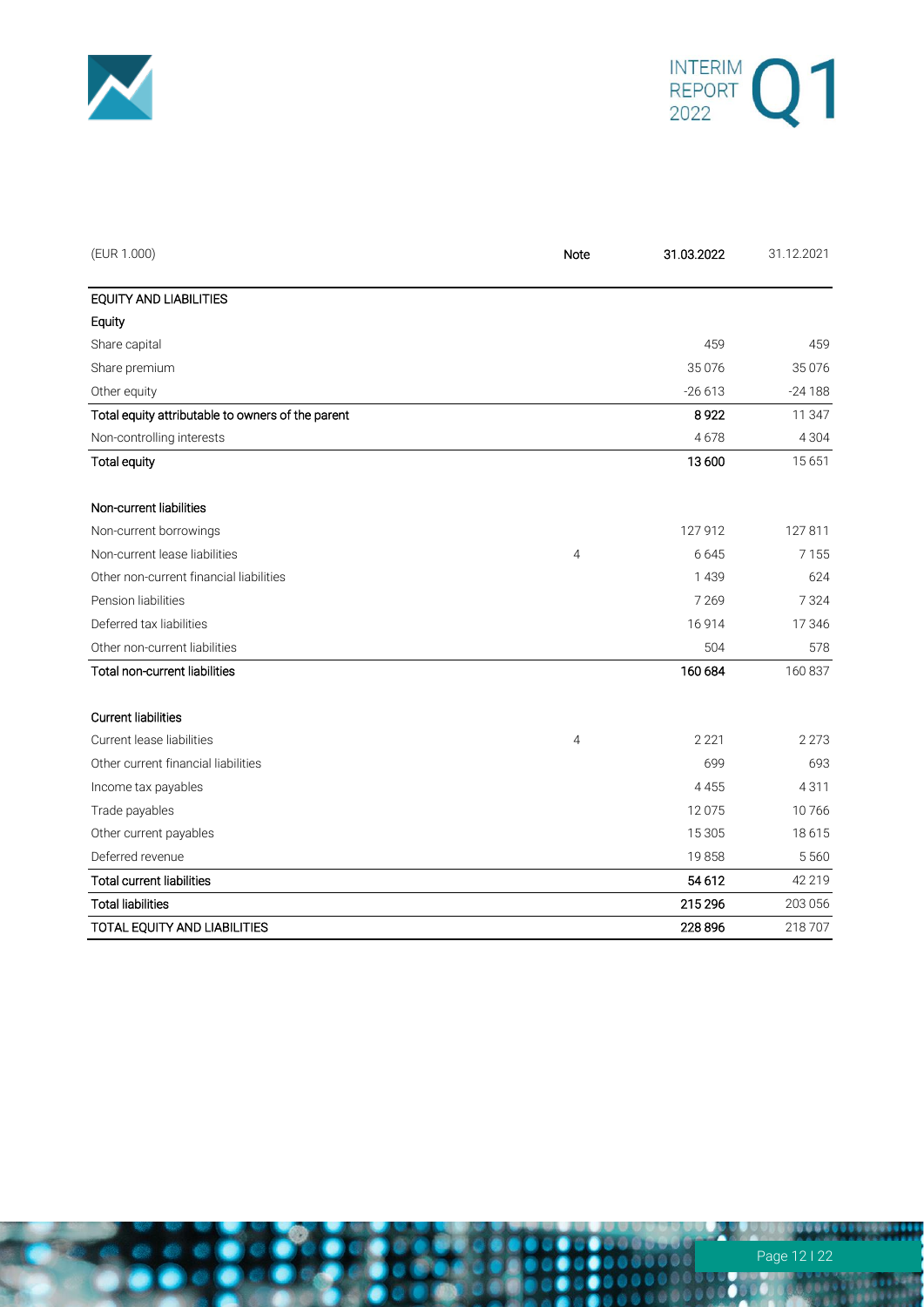



## Consolidated statement of cash flows

| (EUR 1.000)                                                                                                           | Note | Q1 2022 | Q1 2021 |
|-----------------------------------------------------------------------------------------------------------------------|------|---------|---------|
| Cash flows from operating activities                                                                                  |      |         |         |
| Profit (loss) before tax                                                                                              |      | 1035    | 180     |
| Adjustments for non-cash items                                                                                        |      |         |         |
| Depreciation and amortisation                                                                                         | 4    | 3 3 3 1 | 3024    |
| Pension items without cash effect                                                                                     |      | 110     | 147     |
| Other non-cash financial items                                                                                        |      | $-2006$ | 996     |
| Adjustments for cash items                                                                                            |      |         |         |
| Taxes paid                                                                                                            |      | $-767$  | $-656$  |
| Change in operating assets and liabilities                                                                            |      |         |         |
| Change in trade receivable and other receivables                                                                      |      | $-8022$ | -8 445  |
| Change in provisions                                                                                                  |      | $-342$  | $-401$  |
| Change in deferred revenue, trade and other payables                                                                  |      | 13 1 83 | 16 218  |
| Net cash inflow from operating activities                                                                             |      | 6522    | 11 063  |
| Cash flows from investing activities                                                                                  |      |         |         |
| Payment for acquisition of subsidiary, net of cash acquired                                                           |      | - 44    |         |
| Payment for intangible assets                                                                                         |      | $-382$  | $-130$  |
| Payment for property, plant and equipment                                                                             |      | $-108$  | $-231$  |
| Payment for software development cost                                                                                 |      | $-752$  | $-525$  |
| Net cash (outflow) from investing activities                                                                          |      | $-1286$ | $-886$  |
| Cash flows from financing activities                                                                                  |      |         |         |
| Repayments of borrowings                                                                                              |      | $-205$  | $-5215$ |
| Repayments of lease liabilities                                                                                       | 4    | $-688$  | $-701$  |
| Net cash inflow from financing activities                                                                             |      | $-893$  | $-5916$ |
| Net increase/(decrease) in cash and cash equivalents                                                                  |      | 4 3 4 3 | 4 2 6 1 |
|                                                                                                                       |      | 17397   | 18419   |
| Cash and cash equivalents at the beginning of period<br>Effects of exchange rate changes on cash and cash equivalents |      | $-133$  | $-1043$ |
| Cash and cash equivalents on 31 March                                                                                 |      | 21 607  | 21 637  |
|                                                                                                                       |      |         |         |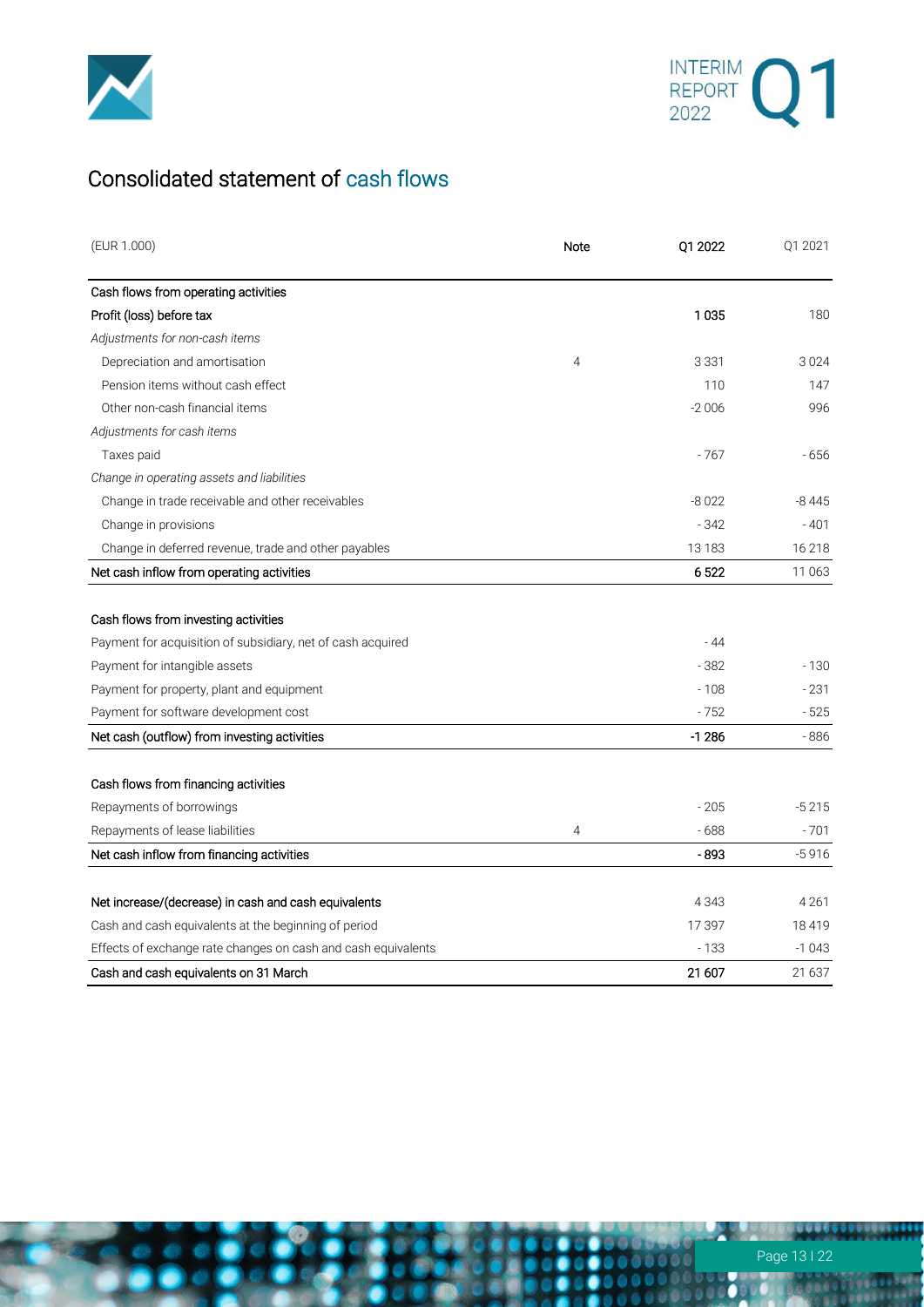



# Consolidated statement of changes in equity

| (EUR 1.000)                               | Note | Share<br>capital | Share<br>premium | <b>Share Option</b><br>program | Foreign<br>exchange<br>translation<br>reserve | Retained<br>Earnings | the owners of<br>the parent | Attributable to Non-controlling<br>interest | Total equity |
|-------------------------------------------|------|------------------|------------------|--------------------------------|-----------------------------------------------|----------------------|-----------------------------|---------------------------------------------|--------------|
| Balance as of January 1, 2021             |      | 459              | 35 0 76          | 873                            | 187                                           | $-10177$             | 26 417                      | 3585                                        | 30 002       |
| Profit/loss for the year                  |      |                  |                  |                                |                                               | $-4155$              | $-4155$                     | 1 4 0 9                                     | $-2746$      |
| Other comprehensive income for the period |      |                  |                  |                                | $-2858$                                       | $-6$                 | $-2864$                     |                                             | $-2864$      |
| Share option program                      |      |                  |                  | $-873$                         |                                               | $-3404$              | $-4277$                     |                                             | $-4277$      |
| Dividends                                 |      |                  |                  |                                |                                               | $-3774$              | $-3774$                     | $-690$                                      | $-4464$      |
| Balance on December 31, 2021              |      | 459              | 35076            |                                | $-2671$                                       | $-21516$             | 11 347                      | 4 3 0 4                                     | 15 6 51      |
| Profit/loss for the period                |      |                  |                  |                                |                                               | $-228$               | $-228$                      | 374                                         | 146          |
| Other comprehensive income for the period |      |                  |                  |                                | $-2197$                                       | $\overline{a}$       | $-2197$                     |                                             | $-2197$      |
| Balance on March 31, 2022                 |      | 459              | 35076            |                                | $-4868$                                       | $-21744$             | 8922                        | 4678                                        | 13600        |

Page 14 | 22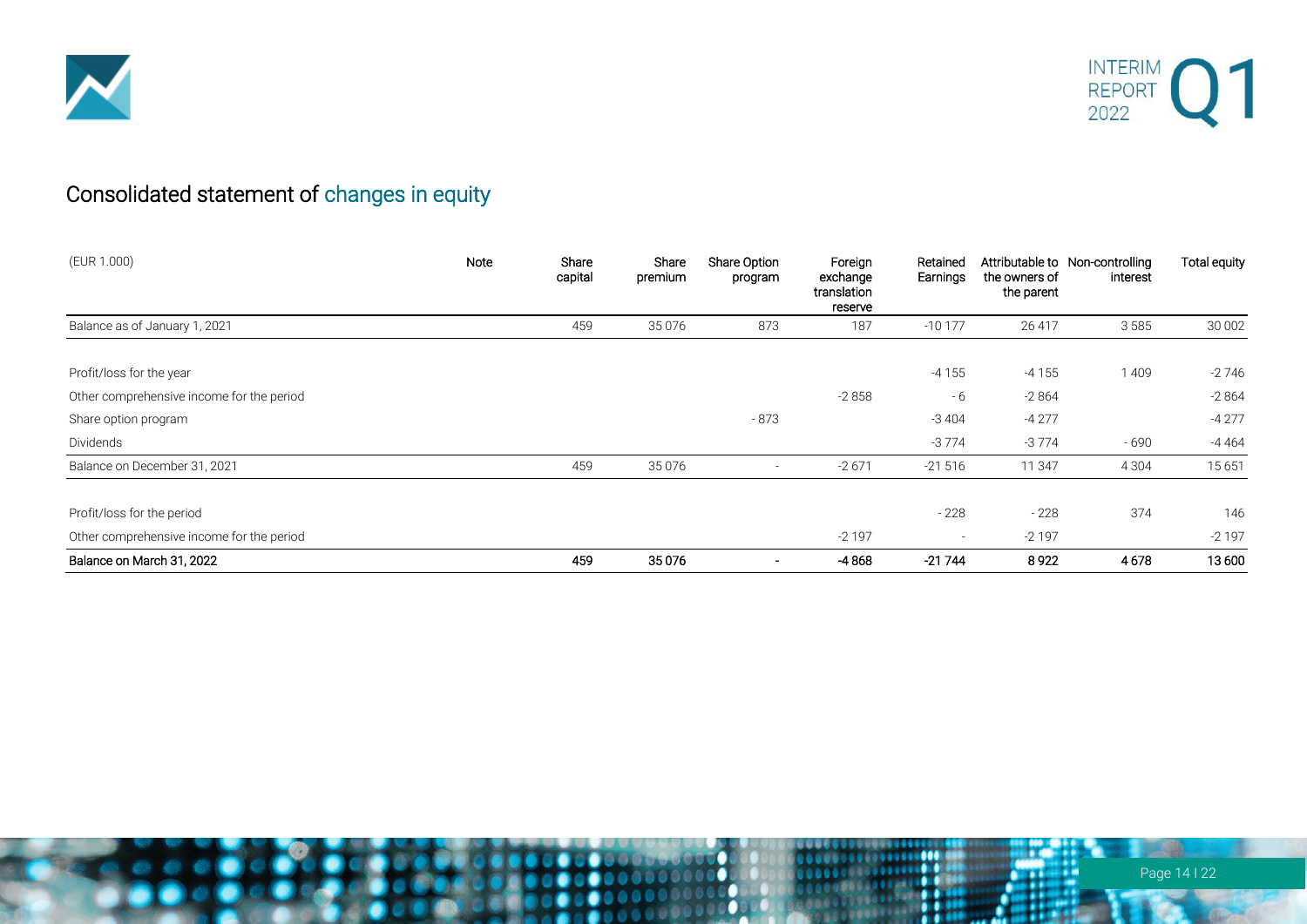



# NOTES TO THE CONSOLIDATED GROUP FINANCIAL STATEMENTS

## Note 1 – Accounting principles

### General information

Infront AS (short: "Infront"; "Infront Group" or "Group") is a limited liability company incorporated and domiciled in Norway, with its head office in Munkedamsveien 45, 0250 Oslo.

The Group is a leading market data and trading solution provider in Europe. The Infront terminal products are intuitive and flexible and offers financial markets participants global real-time market data, trading, news and analytics covering key markets. Infront also provides portfolio, advisory and regulatory solutions through the wholly owned subsidiary vwd Group. In addition, the Group comprises the leading financial news agencies in Sweden and Norway.

These consolidated financial statements have been approved for issuance by the Board of Directors on April 27, 2022.

### Basis of preparation

The interim consolidated financial statements for the first quarter 2022 ending 31 March 2022 were prepared in accordance with IAS 34 Interim Financial Reporting. The interim consolidated financial statements do not include all the information and disclosures required in the annual financial statements and should be read in conjunction with the Group's annual report for 2021.

The accounting policies adopted in the interim financial statements are consistent with the standards and interpretations followed in the preparation of the Group's annual financial statements for the year ended 31 December 2021.

The standards and interpretations effective from 1 January 2022 do not have a significant impact on the Group's consolidated interim financial statements.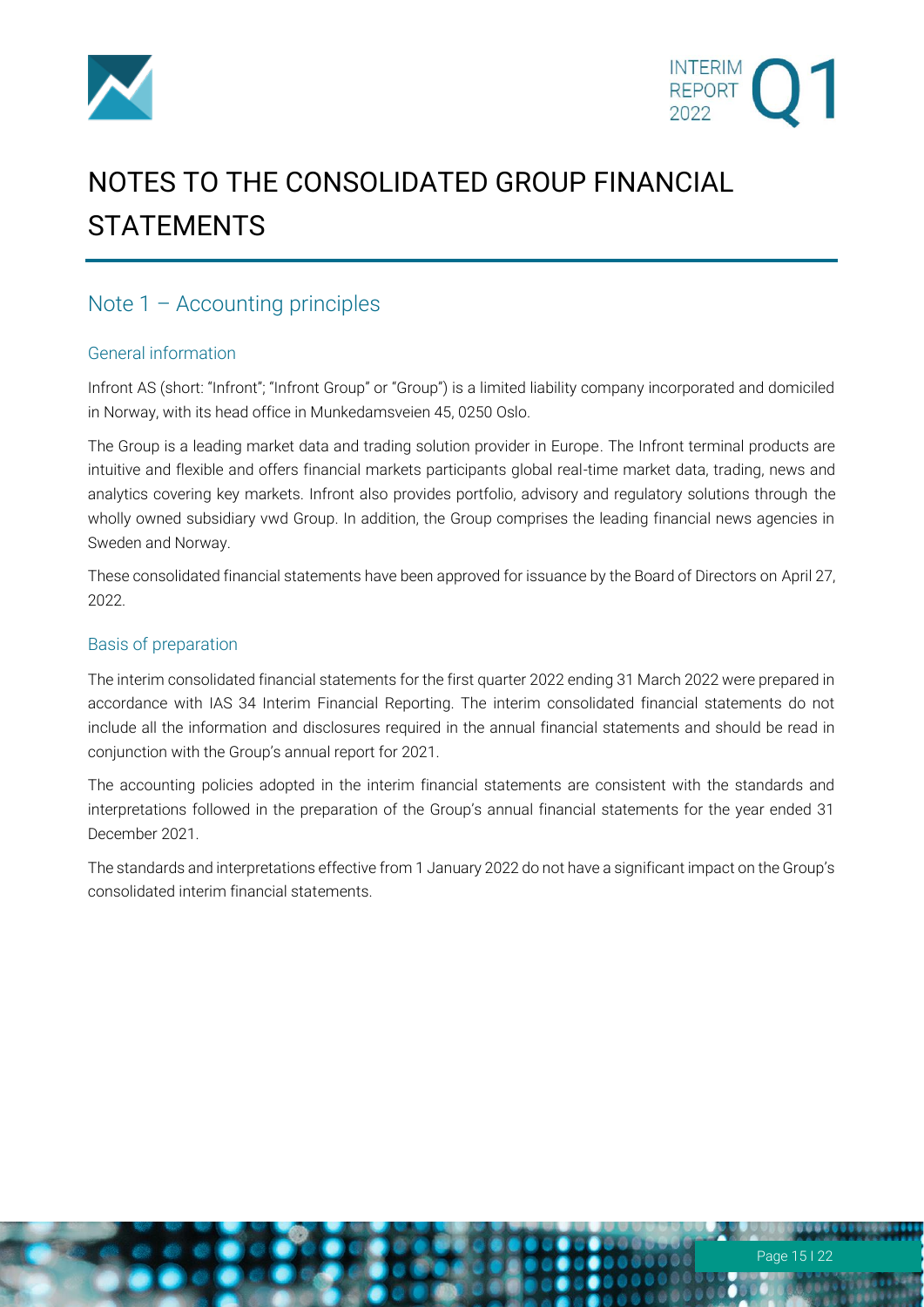



## Note 2 – Segment information

From date of acquisition in 2021, Infront Group is considered by the board of Infront AS as one reporting segment. The operating results for the entire group are monitored and regularly reviewed to make meaningful resource allocation decisions. Financial information is largely presented on a consolidated basis.

As supplementary information to the consolidated financial information package, the revenue allocation by product group and by region is provided to management on a monthly basis.

### Disaggregation of Revenues

Financial professionals across Europe and South Africa rely on Infront for global real-time market data, trading, news, and analytics. With the recent acquisition of vwd Group, Infront's product coverage also includes data and feed solutions, portfolio management and advisory solutions, regulatory compliance solutions as well as publication and distribution solutions. The Group's total revenue is disaggregated by major revenue streams by geographical areas and by product segments shown in the tables below.

The Group's revenues are subscription-based revenues which consist of terminal subscription, data and financial news subscription revenues which were obtained on a regular monthly (up to annual) basis and recurring; solution subscription revenue which was obtained by the time of delivery of service with inclusion of the initial entrance service and thereafter become regular recurring subscription revenue.

Contract assets and liabilities vary to an extent throughout the reporting period. Most customers are invoiced in advance for monthly quarterly or on an annual basis for the subscriptions. The Group has customers who are invoiced after the service are rendered monthly. Contract liabilities (deferred income) are therefore registered in relation to the payments invoiced in advance monthly quarterly or annually to customers. Customers have payment terms varying from 14-45 days.

| (EUR 1.000) | <b>DACH</b> | Nordic Region | Other regions |
|-------------|-------------|---------------|---------------|
| Q1 2022     | 15 3 5 5    | 8 2 7 7       | 7125          |
| Q1 2021     | 15894       | 6965          | 7336          |

The DACH Region includes markets and subsidiaries in Germany (D), Austria (A) and Switzerland (CH). The Nordic Region includes markets and subsidiaries in Norway, Sweden, Finland and Denmark. Other Regions includes markets and subsidiaries in Great Britain, the Netherlands, Belgium, Luxembourg, France, Italy and South Africa.

| (EUR 1.000) | TS   | FS  | <b>PAS</b> | <b>RCS</b> | <b>PDS</b>     | <b>OS</b> |
|-------------|------|-----|------------|------------|----------------|-----------|
| Q1 2022     | 14.1 | 4.1 | 2.8        | 5. ا       | 3.8            | 4.5       |
| Q1 2021     | 12.8 | 3.7 | 3.0        | , 6        | 4 <sup>1</sup> | 5.0       |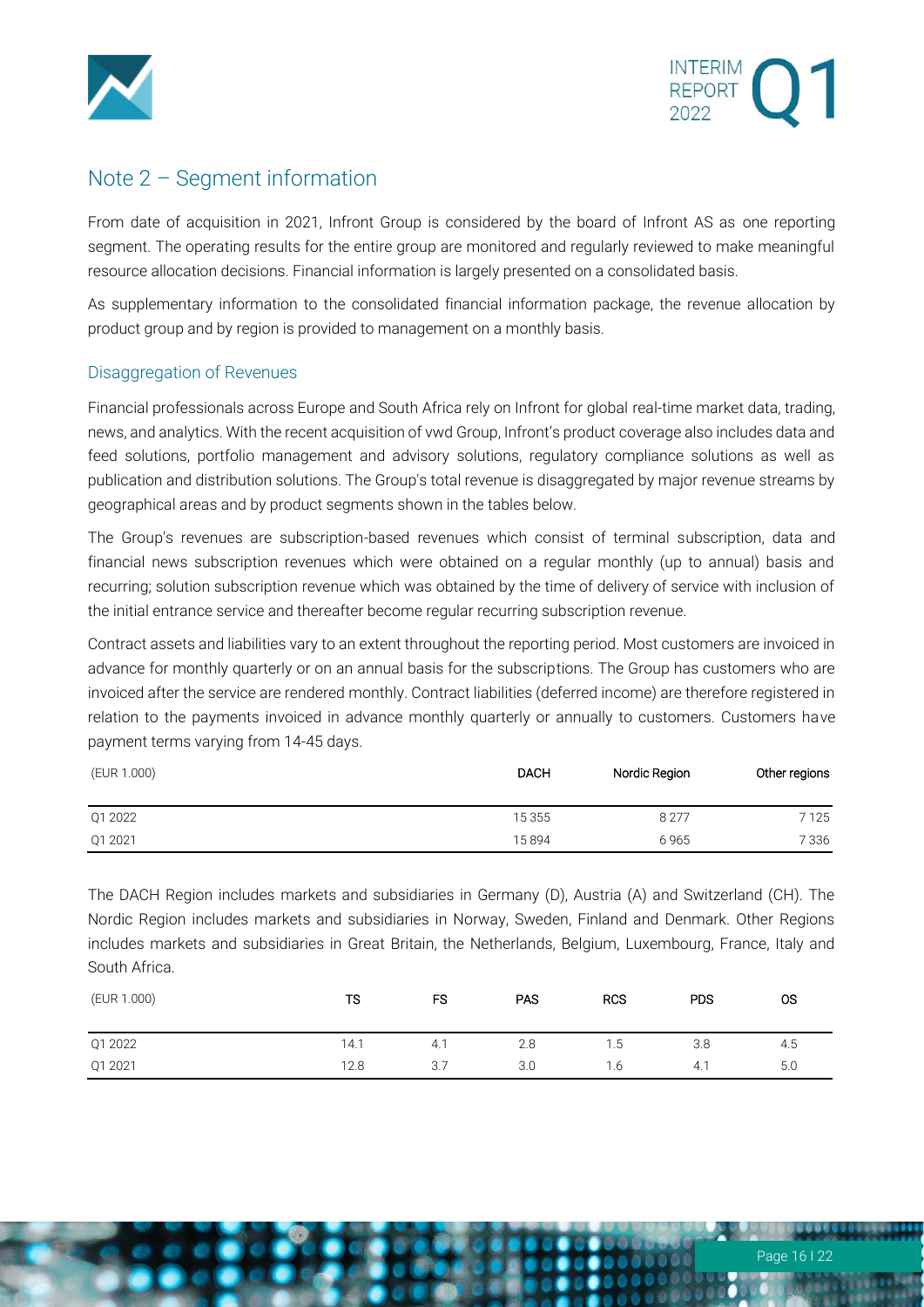



Infront categorises its products during the integration phase into six product groups: Terminal Solutions (TS), Feed Solutions (FS), Portfolio and Advisory Solutions (PAS), Regulatory and Calculation Solutions (RCS), Publication and Distribution Solutions (PDS) and Other Solutions (OS).

### *Terminal Solutions (TS)*

Infront provides market data and investment process solutions for its clients that combines real-time global market data, news, and electronic trading. Our users can access their entire workflow in one solution, enabling them to make better investment decisions in shorter time. Infront products range from "Infront Professional Terminal" to cloud based "vwd Investment Manager".

Through the web-browser and cloud-based platforms our users can access real-time and historical market data feeds for stock, funds, bonds, commodities, interest rates and more. Flexibility to set-up customized interfaces, monitoring and alerting, and to install a wide range of plugins to provide an optimal data management solution.

### *Feed Solutions (FS)*

Infront Feed Solutions provides its clients through data management solutions with access to more than 120 stock exchanges, more than 500 contributory data sources and more than 18 million instruments. Our clients can get access from end-of-day to real-time delivery, receive up-to-the minute price data and business news and can participate in cost efficient modular content packages.

### *Portfolio and Advisory Solutions (PAS)*

Infront Portfolio and Advisory solutions supporting our customers on all stages of the asset management workflow - from customer on-boarding to reporting of portfolio performance - on a fully digital and customisable basis. Infront provides process and advisory support, as well as risk evaluation services, in development and management of portfolios. The entire process is developed for full regulatory compliance with step-by-step guidance available for users. The offering provides a wide range of relevant user interfaces to optimise the service, with ability for individual customization to ensure perfect fit. Regulatory and Calculation Solutions (RCS) Infront offers a full-service platform for creating and distributing regulatory documents and data. We provide audit-proofed fulfilment of internal compliance and market regulation requirements through creation of documents and reports. Our Solution is based on product and industry expertise, as well as interaction with authorities and relevant agencies. Intuitive front-end solution for easy process handling, flexible user interfaces and step-by-step guidance to ensure user friendliness.

### *Publication and Distribution Solutions (PDS)*

Infront Publication and Distribution Services provides solutions around the media market. Our News Service helps its customers to better understand the movements of markets and reviews professional and social media news. Our clients can utilize our news-research from brokers and independent research providers to support their investment strategy. Infront, through its vwd Listing and Publishing services, also supports media companies and asset managers who publish fund and market performance information with our pre-formatted financial product performance and documentations. We also provide a module-based web manager so our clients can create custom fund and market performance portraits that they can use for print or online publication purposes.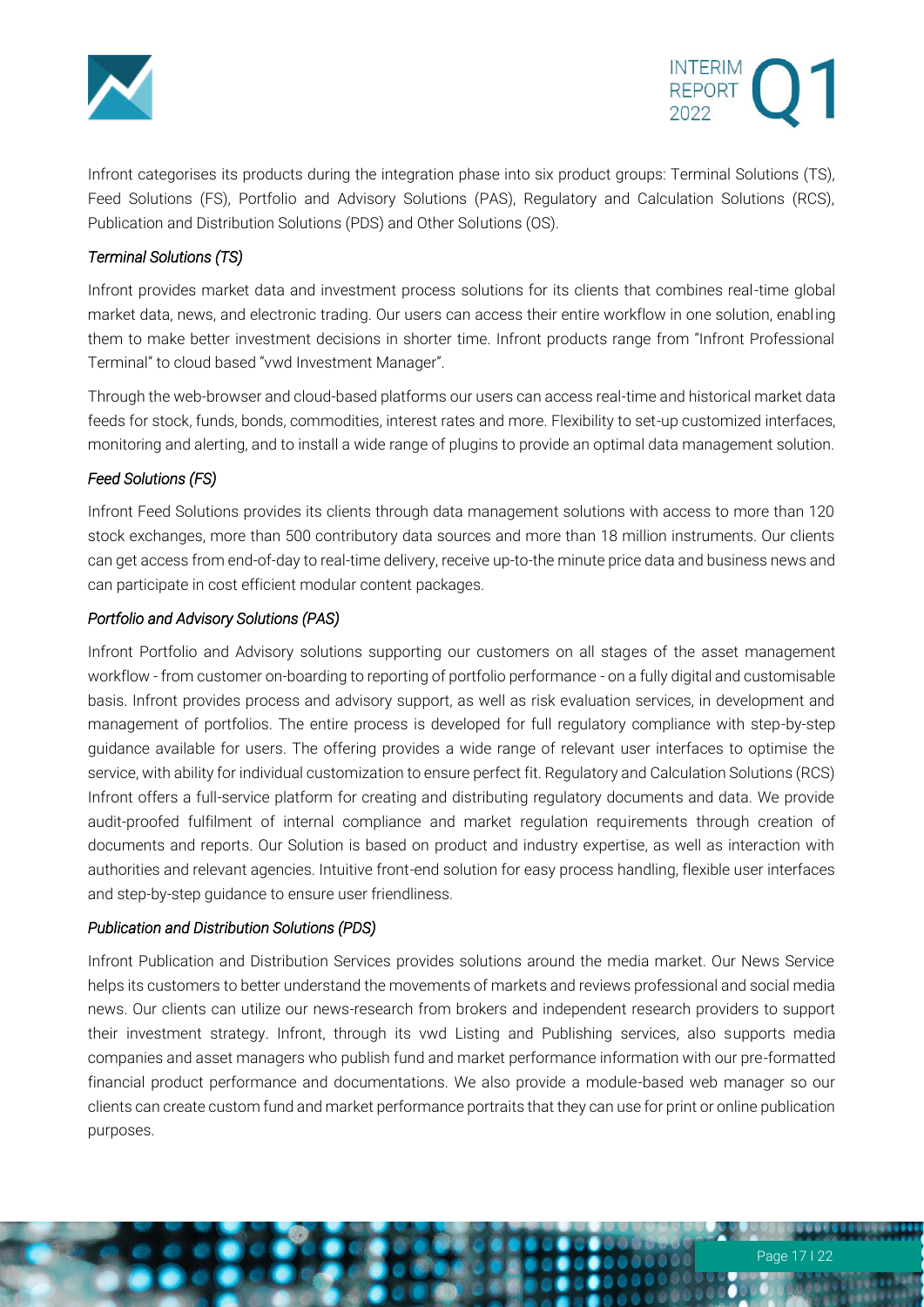



### *Other Solutions (OS)*

Infront also owns two profitable and compatible companies offering individual solutions for their client base. Lenz+Partner offers more than 4 000 private clients an analysis tool for the financial markets with competitive chart analytics, fundamental analytics and portfolio management. Transaction Solutions AG operates for its clients' securities trading centres in most varied forms: whether on or off the exchange, limit trading, and request for quote or matching systems.

Through its market consolidation strategy, Infront has also acquired some smaller complementary products to its core solutions. The company is currently developing future-driven, sustainable options for these products.

## Note 3 – Number of employees

Number of employees (full-time equivalents) at the end of the first quarter was 532 in 2022 and 483 in 2021.

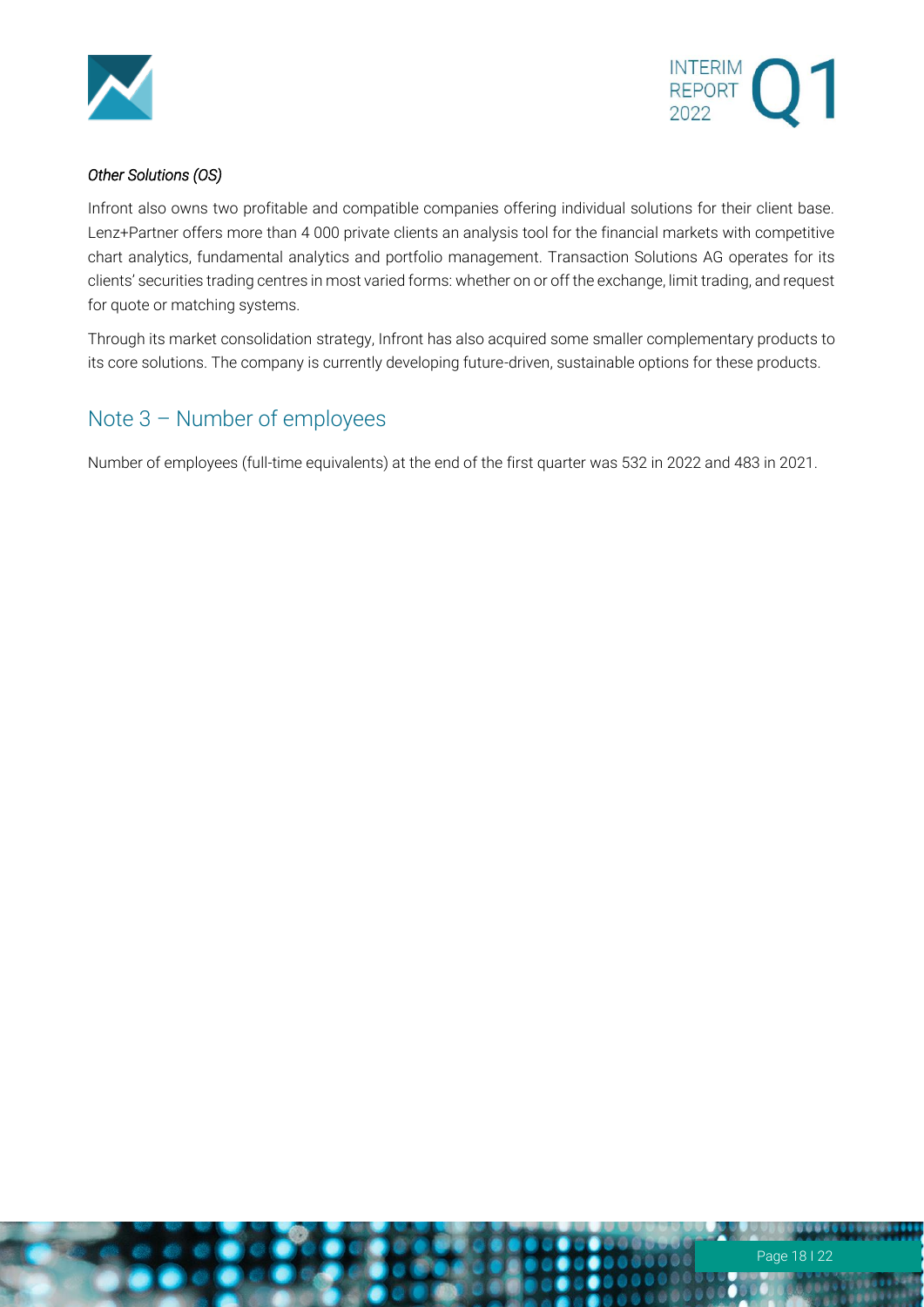



## Note 4 – Leasing

### Statement of financial position

The movements of the Group's right-of-use assets and lease liabilities are presented below:

| (EUR 1.000)                                                       | 2022    | 2021     |
|-------------------------------------------------------------------|---------|----------|
| Acquisition cost on January 1,                                    | 16 141  | 15 3 9 9 |
| Currency translation differences                                  | 69      | 47       |
| Change in current contracts                                       |         | 132      |
| Acquisition costs on March 31,                                    | 16 210  | 15 578   |
| Accumulated depreciation and impairment on January 1,             | $-7262$ | $-4699$  |
| Currency translation differences                                  | $-31$   | $-19$    |
| Depreciation                                                      | $-613$  | $-620$   |
| Accumulated depreciation and impairment on March 31,              | $-7906$ | $-5338$  |
| Total right-of-use assets on March 31,                            | 8 3 0 4 | 10 240   |
| (EUR 1.000)                                                       | 2022    | 2021     |
| Lease liabilities on January 1,                                   | 9428    | 11 1 25  |
| Currency translation differences                                  | 40      | 29       |
| Change in current contracts                                       |         | 132      |
| Leasing payments for the principal portion of the lease liability | $-688$  | $-701$   |
| Interest expenses on lease liabilities                            | 86      | 104      |
| Total lease liabilities on March 31,                              | 8866    | 10 689   |
| Whereof:                                                          |         |          |
| Current lease liabilities within 1 year                           | 2 2 2 1 | 2 3 6 1  |
| Non-current lease liabilities over 1 year                         | 6645    | 8328     |

### Income statement

The following amounts relating to leases are recognized in profit or loss:

| (EUR 1.000)                                                       | 01 2022 | 01 2021 |
|-------------------------------------------------------------------|---------|---------|
| Depreciation of right-of-use asset                                | $-613$  | $-620$  |
| Leasing payments for the principal portion of the lease liability | 688     | 701     |
| Effect on operating profit in the period                          | 75      | 81      |
| Interest expense on lease liabilities                             | - 86    | $-104$  |
| Effect on profit before income tax in the period                  | - 11    | - 23    |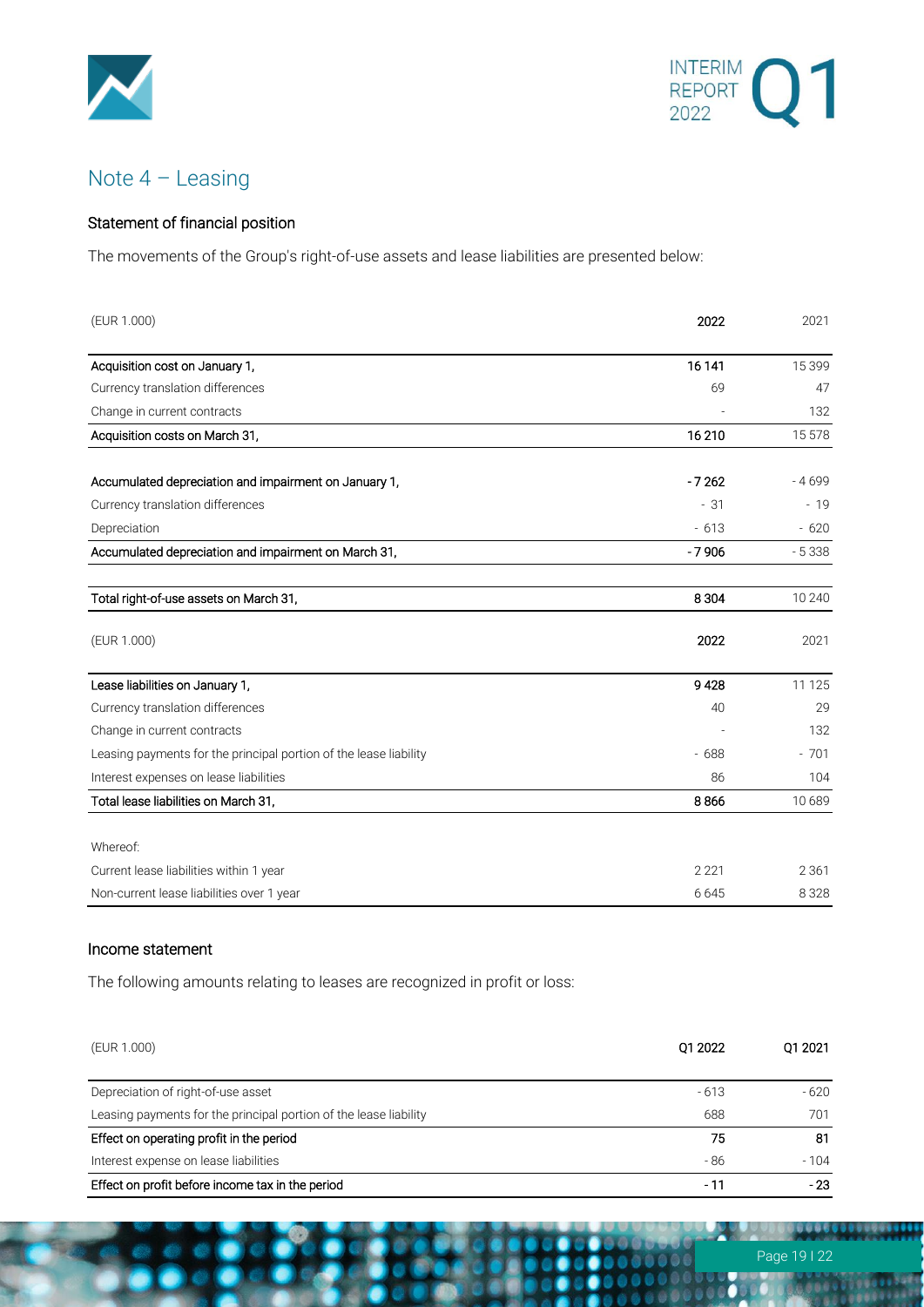



### Note 5 – Subsequent events

With effect from April 7, 2022, Zlatko Vucetic (Chairman), Sergio Ferrarini (Member), Eli Cathrine Rohr Disch (Member), Robert Andrew John Dagger (Member) and Robert Jeanbart (Member) were admitted to the Board of Directors.

Infront has determined that the effects of the COVID-19 outbreak continue to have no impact on the amounts recognized in the balance sheet of this financial statement.

Infront is fully aware of the ongoing conflict between Russia and Ukraine. We are very concerned about this conflict and closely follow its further development. We would like to reassure our customers and business partners that our service delivery is and will not be affected at all by this conflict or by international economic sanctions against Russia. We have reviewed our organizational setup in the light of this conflict as part of our regular risk management and can confirm that we do not have business-critical dependencies in either Ukraine or Russia. We are aware of and are taking particular care of our personnel and customers with personal ties to the area. We are also aware of the generally increased cyberwarfare activity but do not observe significantly more attacks at the time of writing. At Infront we generally ensure the confidentiality, integrity and availability of our systems and our customers' data by enforcing multiple levels of security measures to proactively limit the attack surface of our systems to a minimum. Nonetheless, we have created custom alerts to detect any activity that may be associated with this conflict and track any further development on this topic as part of our general vulnerability management process and security operations.

At the date of this interim report, management does not see significant threats to the Group's ability to continue as a going concern in accordance with IAS 10.

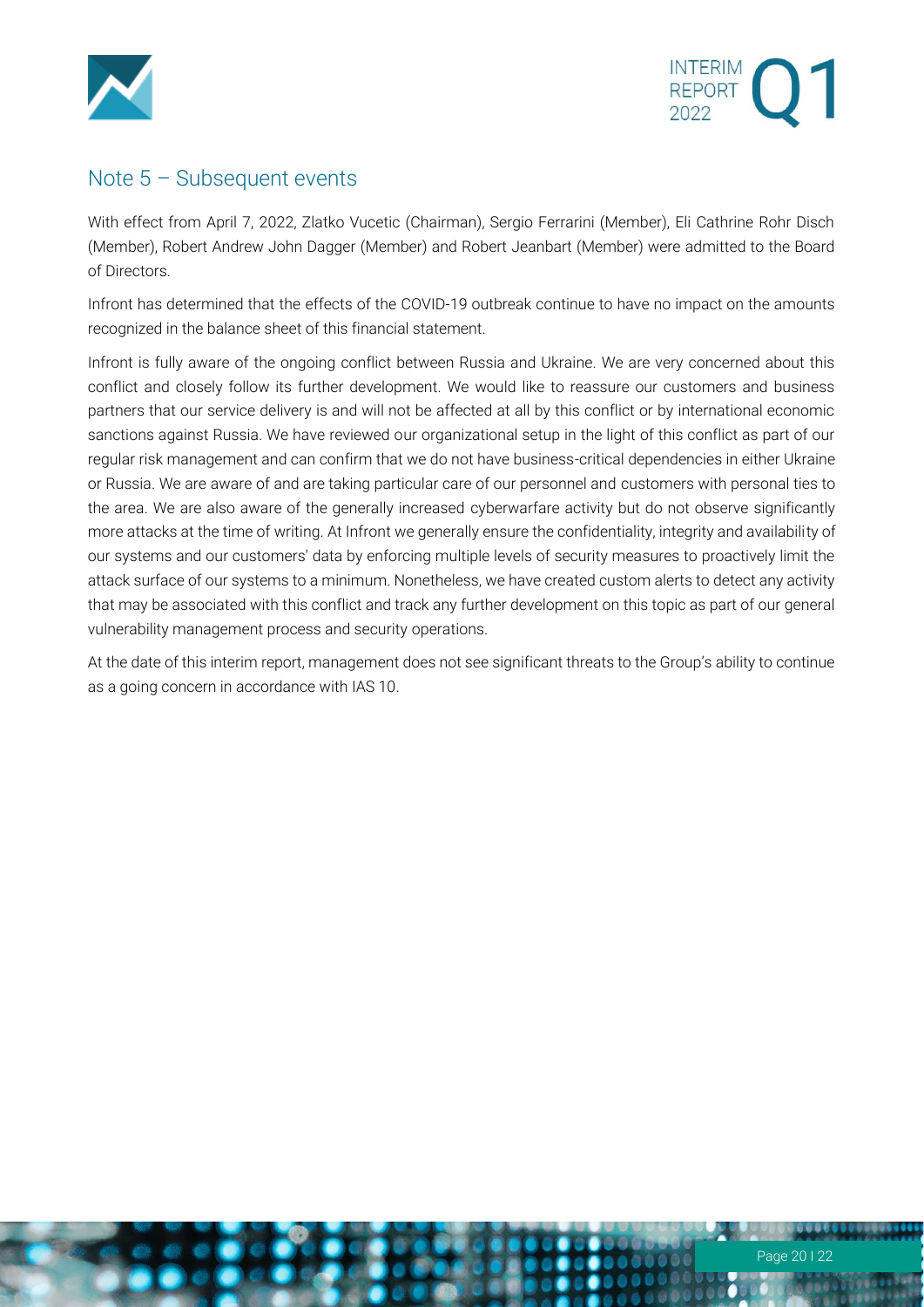



# DEFINITIONS AND GLOSSARY

### Alternative Performance Measures and certain terms used

The Group's financial information in this interim report is prepared in accordance with International Financial Reporting Standards (IFRS). In addition, the Group presents certain non-IFRS financial measures/alternative performance measures (APM):

- **EBITDA represents operating profit before depreciation, amortization, and impairment**
- Adjusted EBITDA represents EBITDA adjusted for non-recurring items such as M&A and restructuringrelated costs
- **•** Recurring subscription revenue represents operating revenue from the Group's subscription-based and volume-based products.

The non-IFRS financial measures/APM presented herein are not measurements of performance under IFRS or other generally accepted accounting principles and investors should not consider any such measures to be an alternative to: (a) operating revenues or operating profit (as determined in accordance with IFRS or other generally accepted accounting principles) as a measure of the Group's operating performance; or (b) any other measures of performance under generally accepted accounting principles. The non-IFRS financial measures/APM presented herein may not be indicative of the Group's historical operating results nor are such measures meant to be predictive of the Group's future results.

The Company believes that the non-IFRS measures/APM presented herein are commonly reported by companies in the markets in which it competes and are widely used by investors in comparing performance on a consistent basis without regard to factors such as depreciation amortization and impairment which can vary significantly depending upon accounting methods (particularly when acquisitions have occurred) business practice or based on non-operating factors. Accordingly, the Group discloses the non-IFRS financial measures/APM presented herein to permit a more complete and comprehensive analysis of its operating performance relative to other companies and across periods and of the Group's ability to service its debt. Because companies calculate the non-IFRS financial measures/APM presented herein differently the Group's presentation of these non-IFRS financial measures/APM may not be comparable to similarly titled measures used by other companies.

The non-IFRS financial measure/APM are not part of the Company's Consolidated Financial Statements and are thereby not audited. The Company can give no assurance as to the correctness of such non-IFRS financial measures/APM and investors are cautioned that such information involve known and unknown risks uncertainties and other factors and are based on numerous assumptions. Given the aforementioned uncertainties prospective investors are cautioned not to place undue reliance on any of these non-IFRS financial measures/APM.